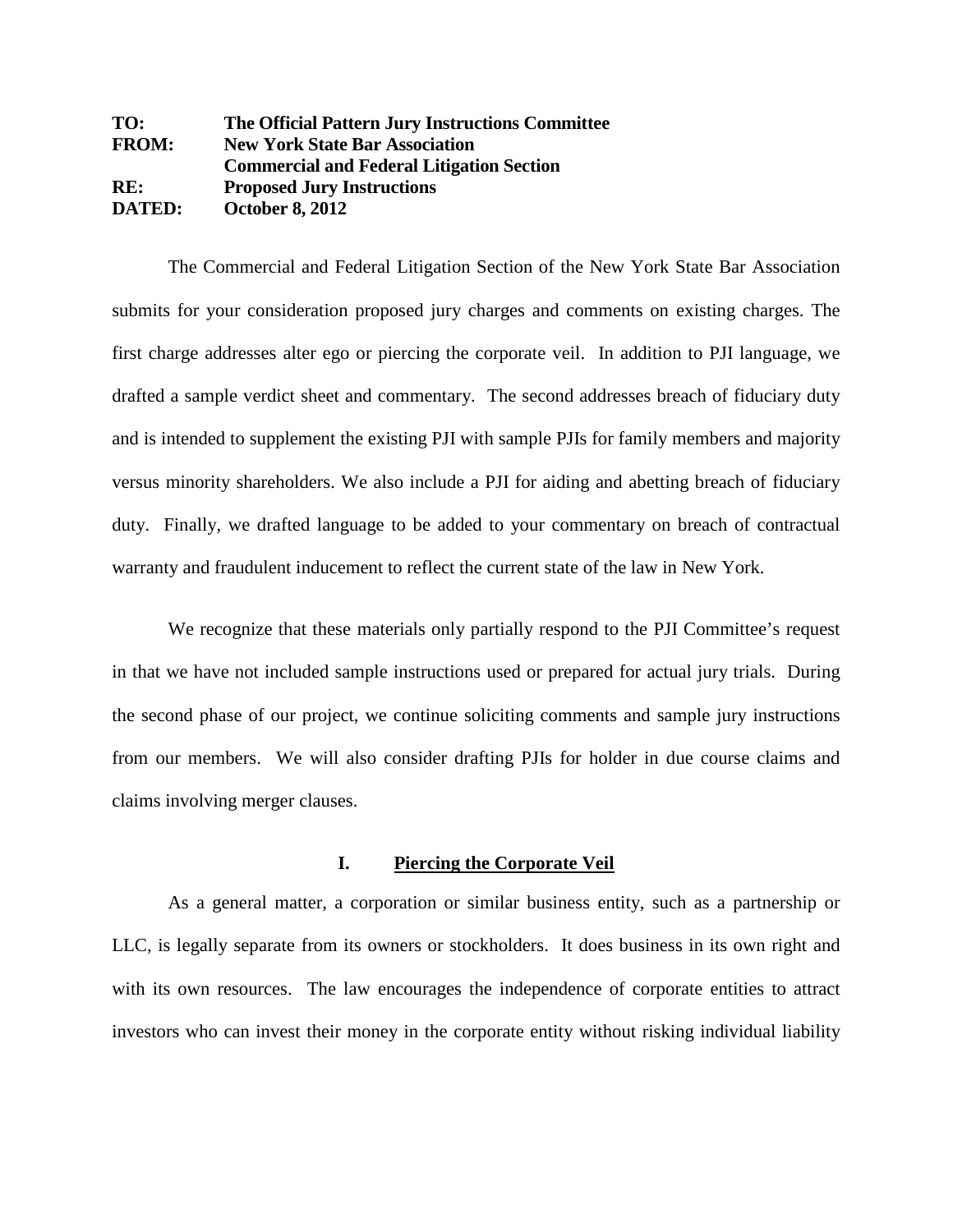for corporate acts and transactions. This protection an investor or owner enjoys is sometimes known as the "corporate shield."

The protection of the corporate shield is not absolute, however. Circumstances may arise that justify the loss of the corporate shield. This is sometimes known as "piercing the corporate veil." A defendant may face loss of the corporate shield where plaintiff can prove that: (1) defendant completely controlled the corporate defendant whose veil plaintiff is seeking to pierce AND (2) defendant abused its complete control of the corporate entity to perpetrate a wrongful or unjust act on plaintiff to plaintiff's detriment.

Plaintiff AB claims that Sham Corp [name of allegedly sham corporation] was a mere instrument or tool of defendant CD. This means that plaintiff AB claims that defendant CD and Sham Corp. are in essence one and the same, such that it is possible to disregard the separate corporate existence of Sham Corp. and hold defendant CD responsible for Sham Corp.'s acts and obligations.

#### **A. Domination and Control by Individual**

To decide whether CD dominated and controlled Sham Corp., you should consider:

(1) the purpose for which CD formed or acquired the corporation;

(2) whether Sham Corp. maintained corporate books and records, whether its directors conducted regular meetings and whether Sham Corp observed other corporate legal formalities;

(3) whether Sham Corp had enough funds at its formation to meet its obligations;

2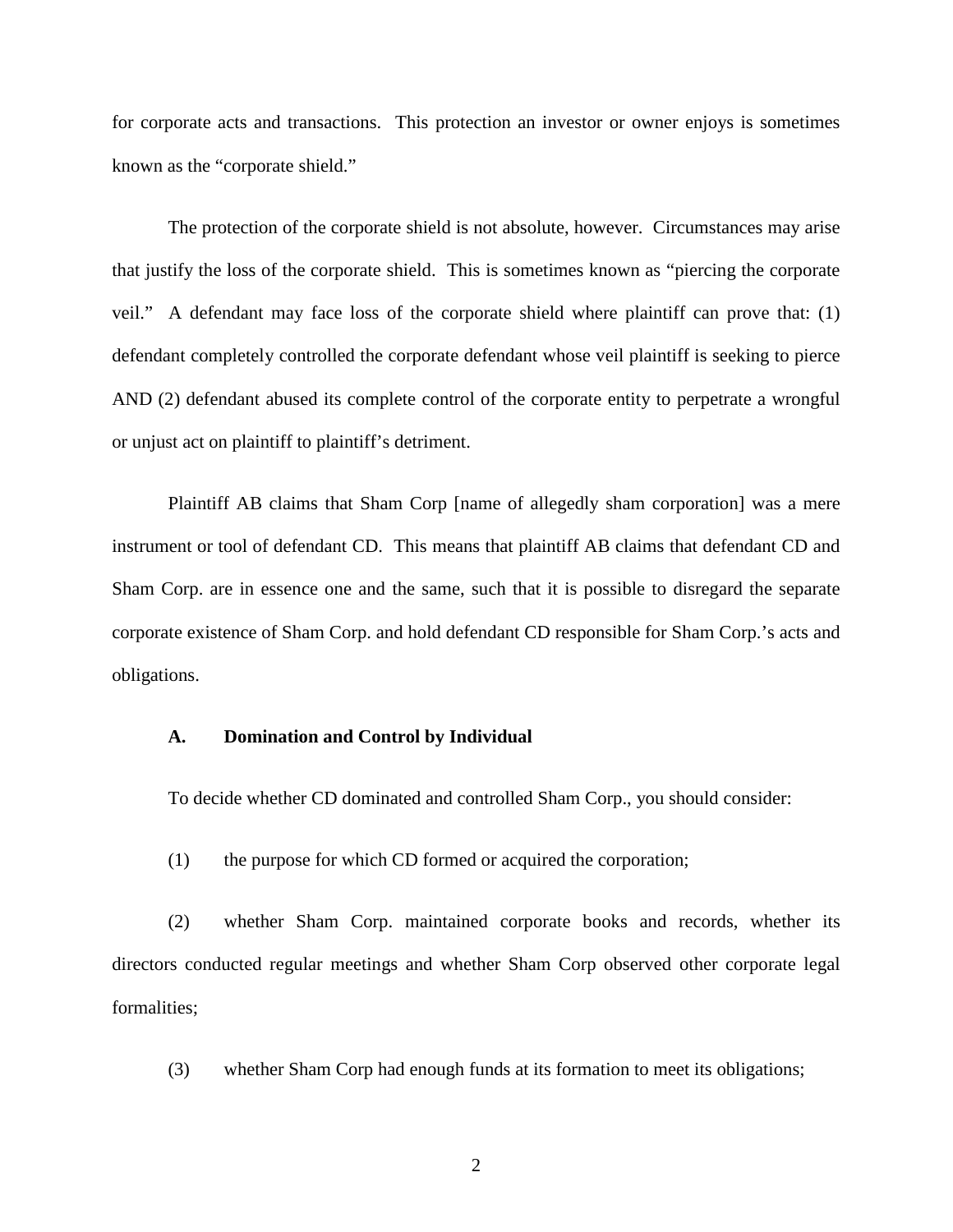(4) whether the funds of the corporation and CD's funds were intermingled in the same accounts;

(5) the activity or inactivity of others as officers or directors in the business affairs of the corporation; and

(6) any other factors the evidence discloses tending to show that the corporation was or was not operated as an entity separate and apart from CD.

## **B. Domination and Control by Another Business Entity**

[Where the defendant CD is a parent or affiliated corporation, as opposed to an individual, it is appropriate to consider]:

(1) whether CD caused the incorporation of the subsidiary or affiliate;

(2) whether CD and the subsidiary or affiliate have the same or many of the same officers, directors, shareholders and employees;

(3) whether the business purpose or function of the subsidiary or affiliate is separate and distinct from the that of the other entity;

(4) whether the two entities kept separate books and records (with the exception of joint tax returns the law may require);

(5) whether CD finances the subsidiary or affiliate or pays the salaries and other expenses of the subsidiary or affiliate;

3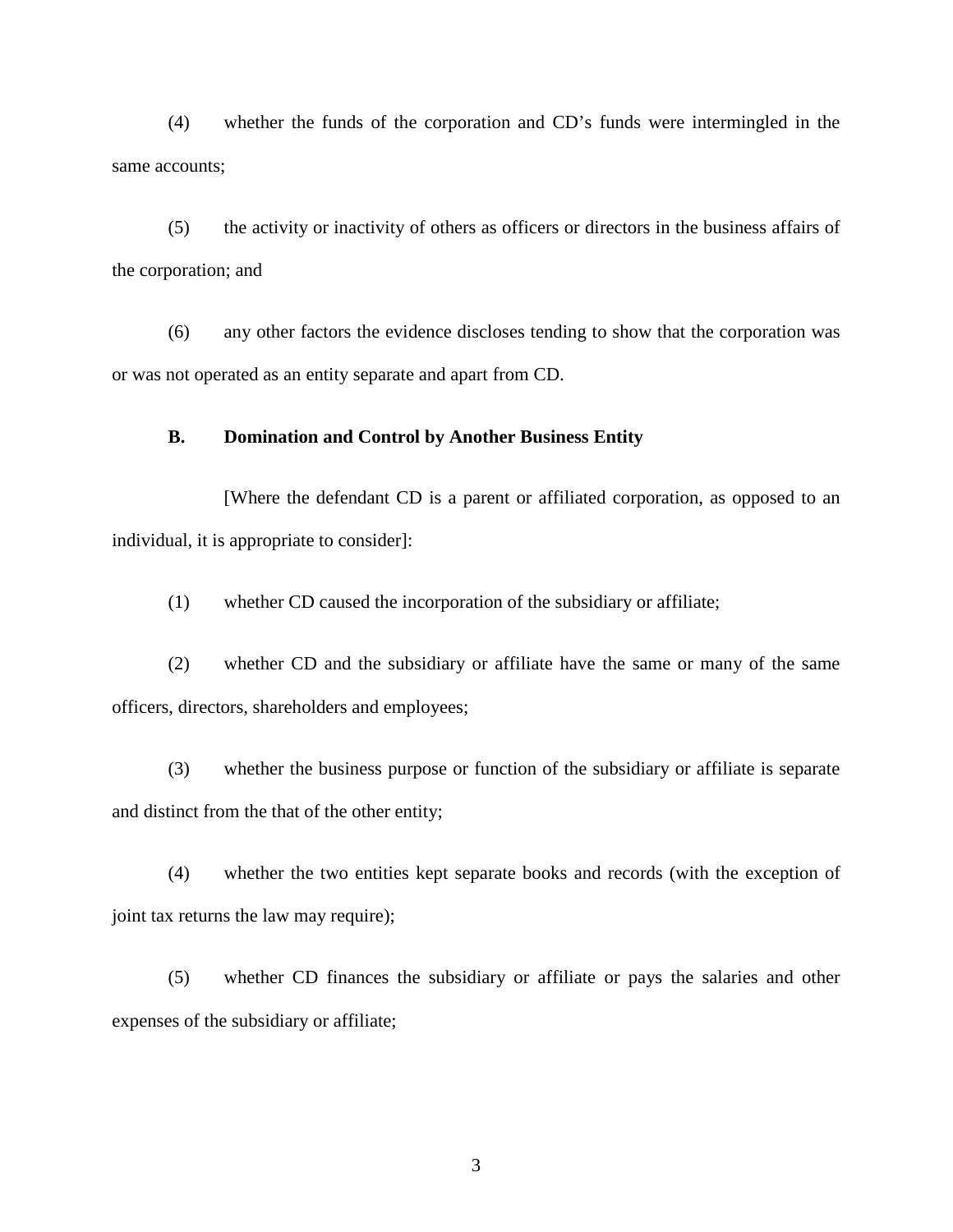(6) whether related companies performed the administrative services (i.e. accounting, payroll, bookkeeping) on behalf of the subsidiary or affiliate;

(7) whether the funds of the subsidiary or affiliate and CD were intermingled;

(8) the amount of business discretion CD has over the subsidiary or affiliate; and

(9) any other factor the evidence tends to show that the subsidiary or affiliate was or was not an entity separate and apart from CD.

## **C. Fraud or Inequitable Consequences Element**

It is not necessary that plaintiff prove actual fraud to pierce the corporate veil. However, plaintiff bears a heavy burden to show that the corporation was dominated as to the transaction attacked and that this domination was the instrument of fraud or otherwise resulted in wrongful or inequitable consequences. Thus, without more, the circumstance that one or two individuals own and control more than one business entity or that two business entities have common officers and directors, does not mean that the corporate form may be disregarded. Abuse of that control must be proved.

To decide whether the domination was the instrument of fraud or otherwise resulted in wrongful or inequitable consequences, you should decide whether defendant used the domination and control to (1) commit a fraud or deceit; (2) violate a statutory or other positive legal duty; (3) avoid an obligation to plaintiff or (4) to commit a dishonest or unjust act in violation of the plaintiff's rights. In addition, the control and the wrongful use of that control together must be a proximate or direct cause of plaintiff's loss.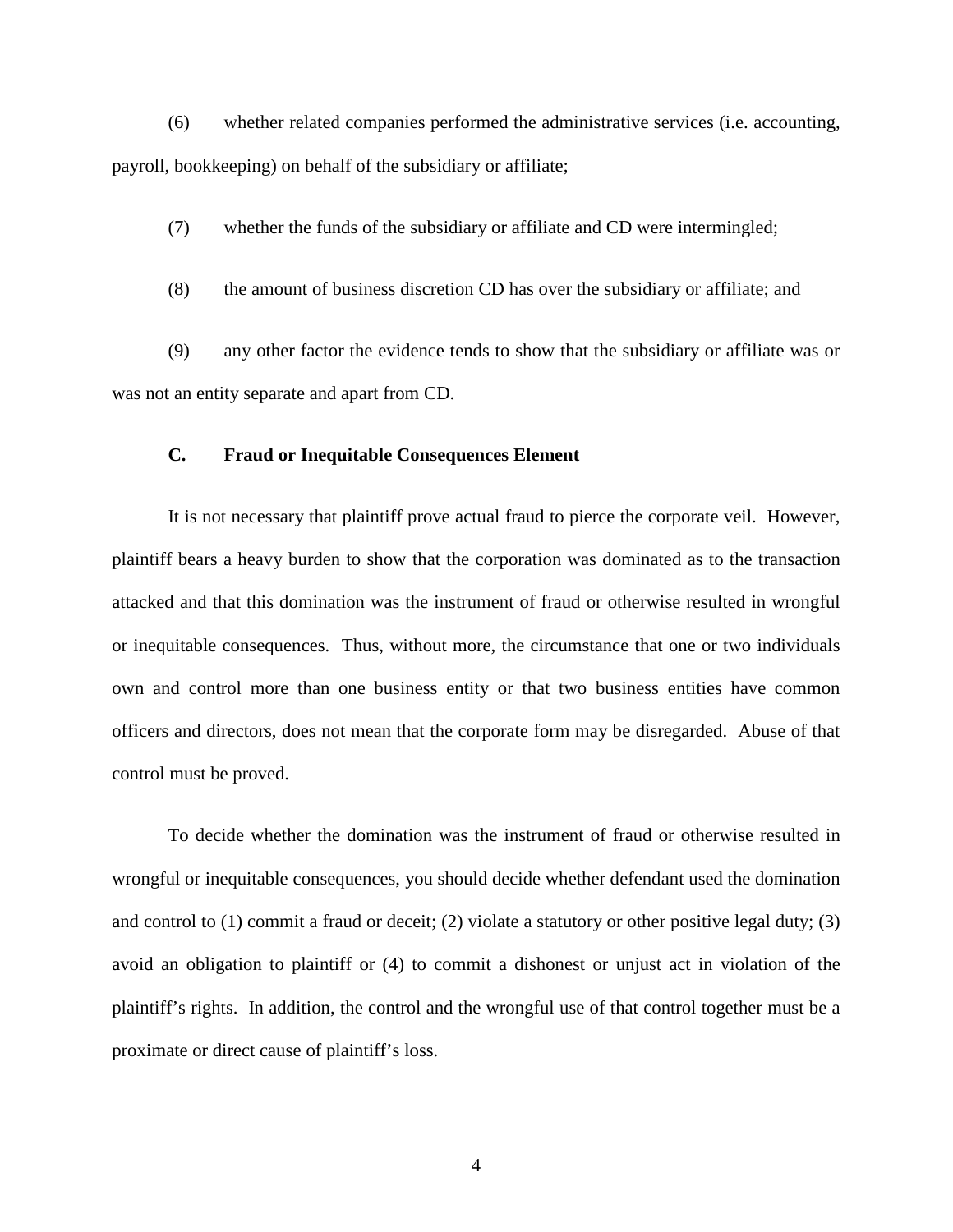In cases alleging fraud, plaintiff must prove fraud by clear and convincing evidence.

[For Pattern Jury Instructions Concerning Fraud, see PJI 3:20]. However, in cases falling short of fraud, plaintiff still has a heavy burden to prove wrongful or inequitable consequences. (See discussion infra regarding standard of proof).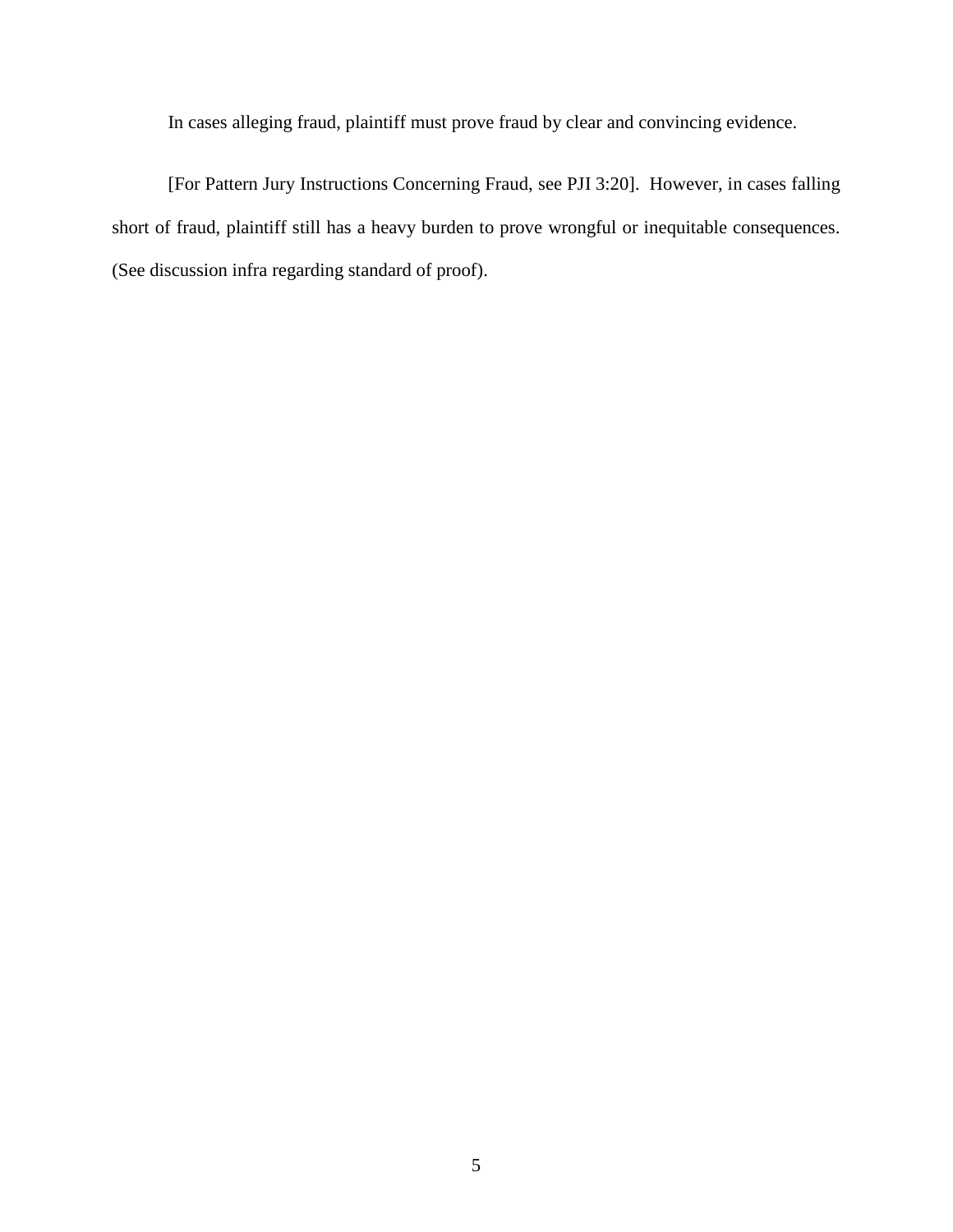## **SAMPLE VERDICT SHEET**

1) Did CD exercise complete domination and control over Sham Corp. such that the two should be treated as one?

\_\_\_\_ \_\_\_\_

\_\_\_\_ \_\_\_\_

Yes No

If your answer to question 1 is "No" stop and report to the court. If you answered "Yes" to question 1, proceed to the next question.

2) Did that complete domination and control result in any fraud, illegality or other wrong against plaintiff?

Yes No

If your answer to question 2 is "No" stop and report to the court. If you answered "Yes" to question 2, proceed to the next question.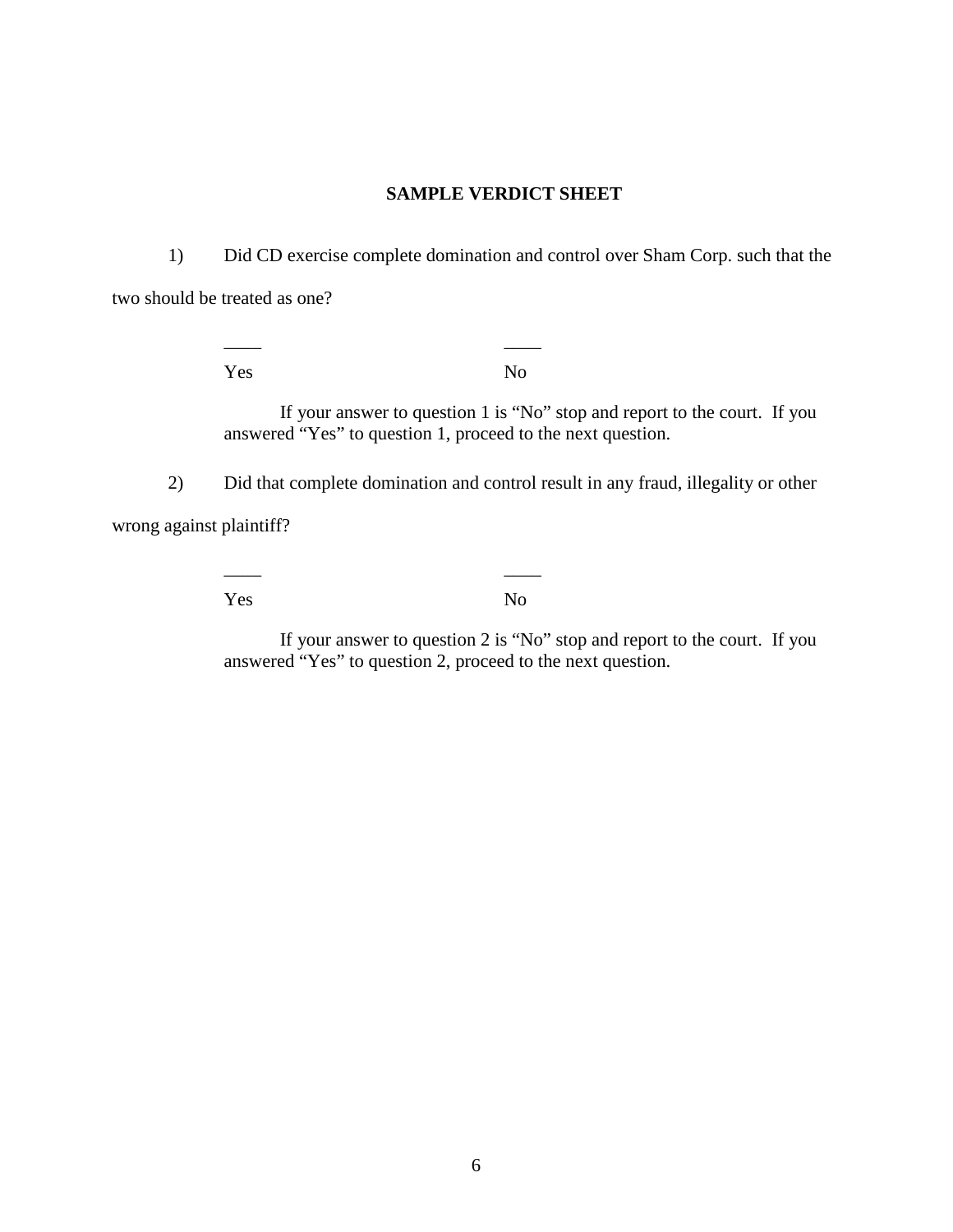#### **Comment**

Based on *Morris v N.Y. State Dep't of Taxation & Fin.*, 82 NY2d 135, 140 (1993); *TNS Holdings, Inc. v MKI Sec. Corp.*, 92 NY2d 335, 339 (1998); *East Hampton Union Free School Dist. v. Sandpebble Bldrs, Inc.*, 16 NY3d 775, 776 (2011); *ABN Amro Bank, N.V. v. MBIA, Inc.*, 17 NY3d 208, 229 (2011). Plaintiff need not plead fraud to pierce the defendant's corporate veil. (*Lederer v. King*, 214 AD2d 354 [1st Dep't 1995]; *Island Seafood Co., Inc v Golub Corp*., 303 AD2d 892, 894, 759 NYS2d 768, 770 (3d Dep't 2003); *Dowlings, Inc. v. Homestead Dairies, Inc.*, 88 A.D.3d 1226, 1231, 932 N.Y.S.2d 192, 198 (3d Dep't 2011). But, plaintiff still must demonstrate that: (1) defendant completely controlled the corporate defendant whose veil plaintiff is seeking to pierce **and** (2) defendant used its complete control of the corporate entity to perpetuate a wrongful or unjust act toward plaintiff*. TNS Holdings, Inc., v MKI Sec. Corp*., 92 NY2d 335, 339 (1998); *East Hampton Union Free School Dist, v Sandpebble Bldrs, Inc*. 16 NY3d 775, 776 (2011); *Cobalt Partners, L.P., v GSC Capital Corp.,* 944 NYS2d 30, 33 (1st Dep't 2012); *ARB Upstate Communications LLC v. R.J. Reuter, L.L.C.*, 93 A.D.3d 929, 931, 940 N.Y.S.2d 679, 683 (3d Dep't 2012); *Colonial Sur. Co. v. Lakeview Advisors, LLC*, 93 A.D.3d 1253, 1254, 941 N.Y.S.2d 371, 373 (4<sup>th</sup> Dep't 2012); *McCloud v. Bettcher Industries, Inc.*, 90 A.D.3d 1680, 935 N.Y.S.2d 815 (4th Dep't 2011); *Refreshment Management Services, Corp. v. Complete Office Supply Warehouse Corp*., 89 A.D.3d 913, 915, 933 N.Y.S.2d 312, 315 (2d Dep't 2011); *Superior Transcribing Service, LLC v. Paul*, 72 A.D.3d 675, 676 898 N.Y.S.2d 234, 236 (2d Dep't 2010); *Joseph Kali Corp. v. A. Goldner, Inc*., 40 AD3d 397, 398, 859 NYS2d 1, 2 (1st Dep't 2008); *UMG Recordings, Inc v FUBU Records, LLC*, 34 AD3d 293, 294, 824 NYS2d 83, 84 (1<sup>st</sup> Dep't 2006); *Sheridan Broadcasting v Small*, 19 AD3d 331, 332, 798 NYS2d 45, 47 ( $1^{\text{st}}$  Dep't 2005).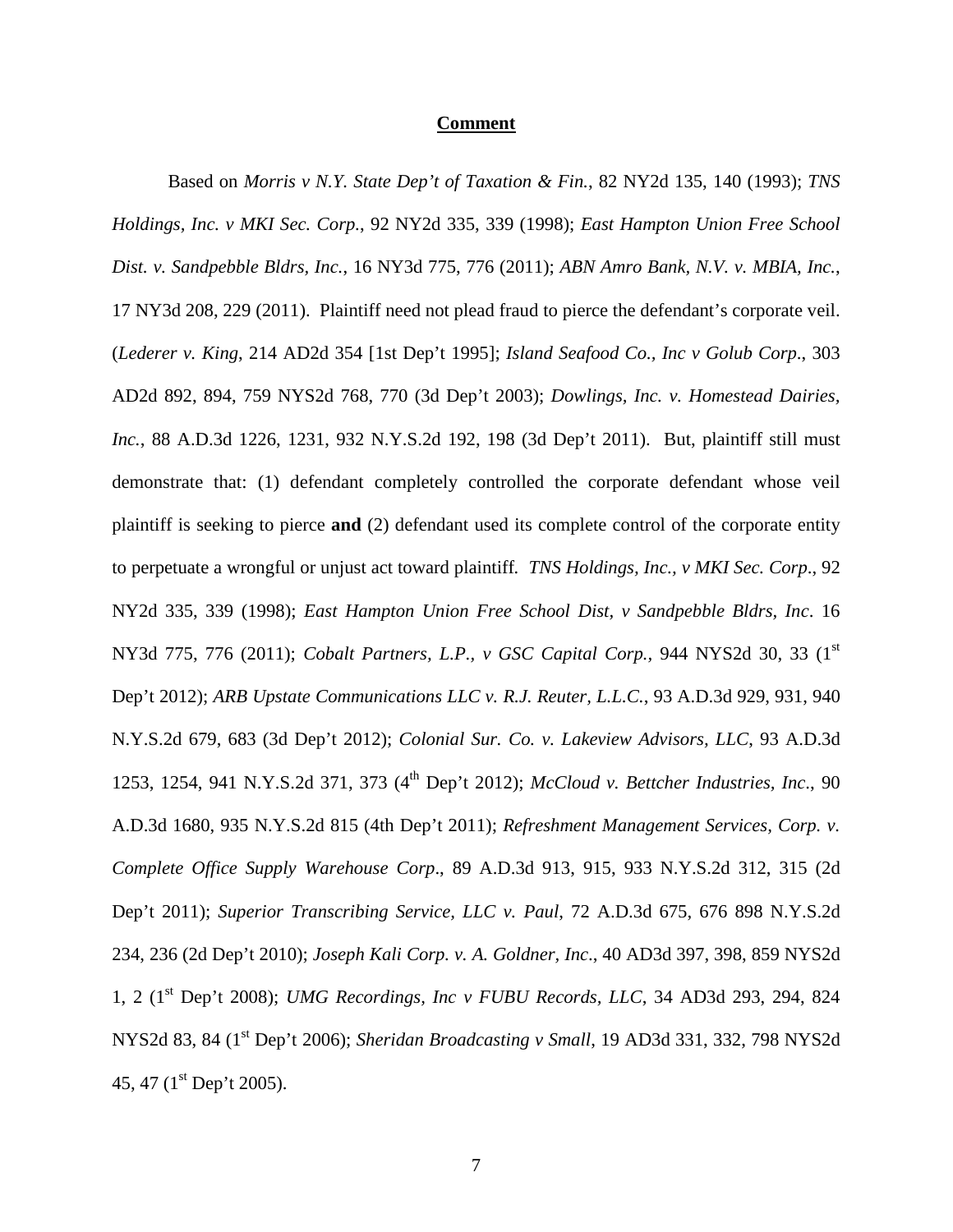## **Caveat: Standard of Proof**

Because plaintiff need not prove actual fraud to pierce the corporate veil, but must prove only that it suffered a wrongful or unjust act due to defendant's misuse of the corporate form, a "clear and convincing" standard of proof may not be necessary where circumstances do not rise to the level of fraud. See Rotella v Derner, 283 AD2d 1026, 723 NYS2d 801 (4<sup>th</sup> Dep't 2001) (Supreme Court misconstrued action as one for fraud and erred in holding plaintiffs to a clear and convincing standard of proof when it sufficed for wrongdoing that the corporation was undercapitalized and the defendant disregarded corporate formalities and made personal use of corporate funds). However, no court has addressed what the standard of proof is in cases falling short of fraud. The Court of Appeals has described the "heavy burden" that "those seeking to pierce the corporate veil of course bear." *TNS Holdings, Inc., v MKI Sec. Corp*., 92 NY2d 335, 339 (1998). This language might imply a standard of proof more stringent than preponderance of the evidence, but whether the standard is preponderance of the evidence or somewhere in between preponderance of the evidence and clear and convincing evidence is an open question.

#### **Caveat: Outlier Cases that Drop the Inequity Element**

The Court of Appeals has held, time and again, that mere dominance or control alone is insufficient to pierce the corporate veil. *TNS Holdings, Inc., v. MKI Securities Corp*., 92 NY2d 335, 339 (1998) ("[e]vidence of domination alone does not suffice without an additional showing that it led to inequity, fraud or malfeasance"); *see also Morris v. New York State Department of Taxation and Finance et al.*, 82 NY2d 135, 141 (1993); *ABN Amro Bank, N.V. v. MBIA, Inc*., 17 NY3d 208, 229 (2011) (reiterating that it is proper to dismiss a request to pierce the corporate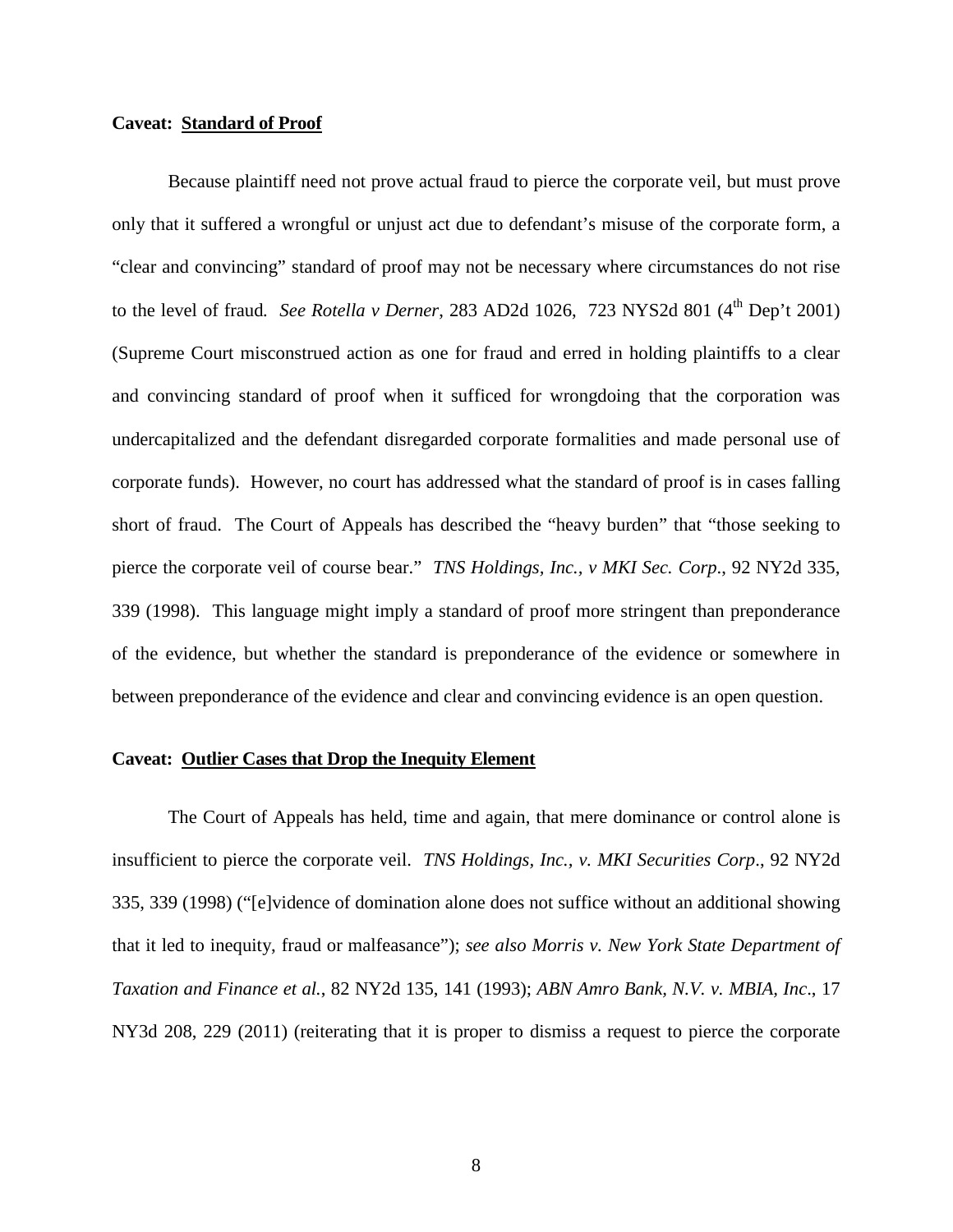veil where plaintiff failed to allege any harm resulting from an abuse or perversion of the corporate form).

Despite this clear articulation from the Court of Appeals, some courts have apparently omitted the second factor, i.e. "fraud, inequity or malfeasance." *See, e.g. Fernbach v Calleo*, 92 AD3d 831, 833, 939 NYS2d 501,504 (2d Dep't 2012); *Campone v Piscotta Services, Inc.*, 87 AD3d 1104, 1105, 930 NYS2d 62, 64 (2d Dep't 2011). The deletion of the "fraud, inequity or malfeasance" requirement seems to have developed by isolating a quote from an Appellate Division, Third Department case. That case, *Island Seafood Co. v Golub Corp*, 303 AD2d 892, 893, 759 NYS2d 768 (3d Dep't 2003) stated "[a]dditionally the corporate veil will be pierced to achieve equity, even absent fraud, when a corporation has been so dominated by an individual or another corporation and its separate entity so ignored that it primarily transacts the dominator's business instead of its own and can be called the other's alter ego." Some courts have taken this quote out of context and assumed that domination alone will suffice in those cases where the domination and control is so severe that defendant primarily transacts the business of the other. However, all the *Island Seafood* court was attempting to convey is that the wrongdoing does not have to amount to fraud. It did not disavow the second requirement that there be inequity. Indeed, later in the decision, the *Island Seafood* court stated "domination, standing alone, is not enough" and upheld the dismissal of plaintiff's veil piercing claim where "petitioner failed to meet its burden of demonstrating that [defendant] through his domination, abused his power over both corporations to commit a wrong or injustice to the detriment of petitioner." *Id* at 896.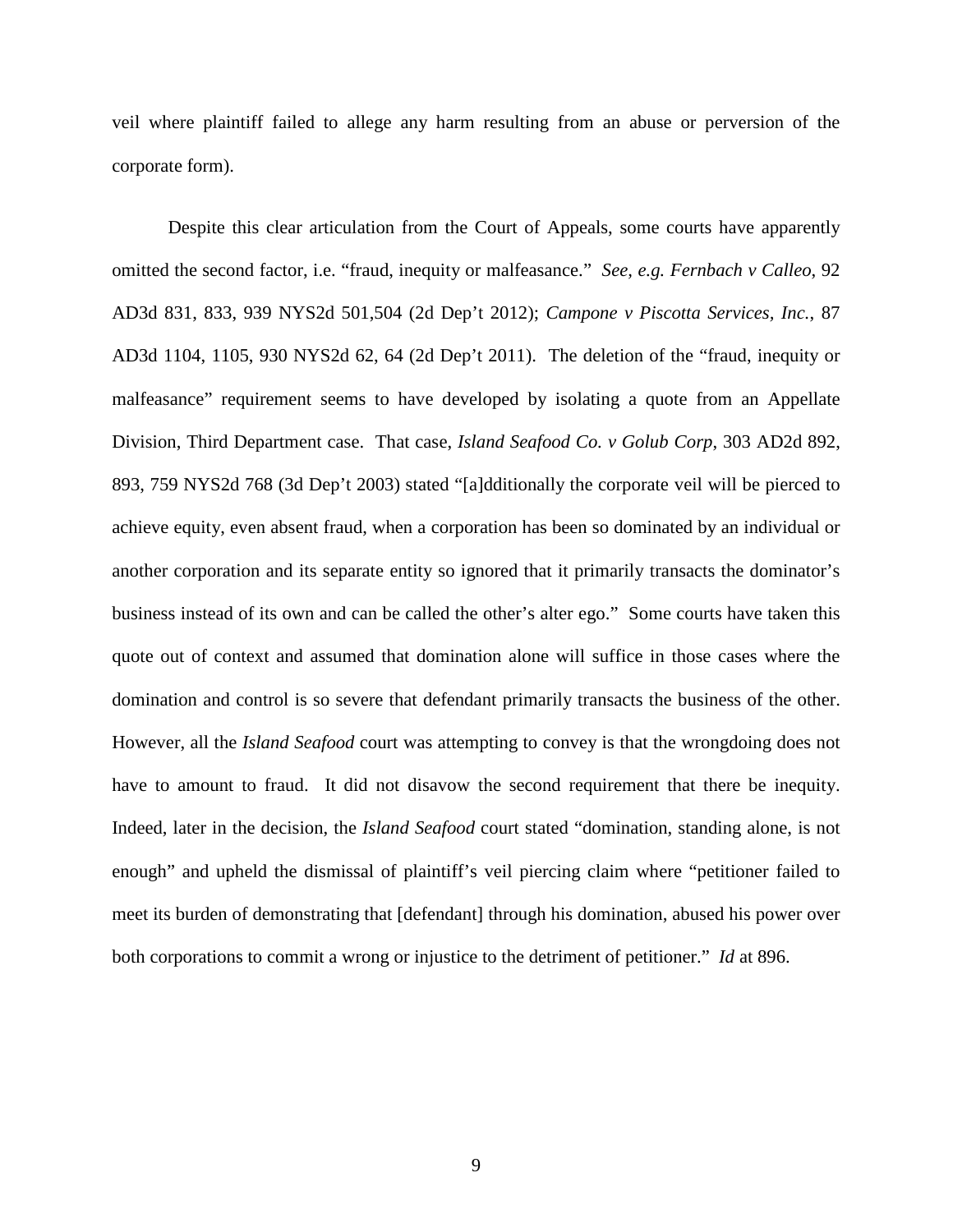#### **Reverse Veil Piercing**

Typical veil piercing involves holding an individual liable for actions of a business entity he or she controls. New York also recognizes "reverse veil piercing" that holds the business entity accountable for actions of its owners or shareholders *(see Sweeney, Cohn, Stahl & Vaccaro v Kane*, 6 AD3d 72, 74, 773 NYS2d 420, 424 (2d Dep't 2004); *Colonial Sur. Co. v. Lakeview Advisors, LLC*, 93 A.D.3d 1253, 941 N.Y.S.2d 371, 374 (4<sup>th</sup> Dep't 2012). "Although reverse veil piercing is rare, it may be appropriate in cases where the alter ego is being used as a 'screen' for the dominating entity." *Miramax Film Corp. v. Abraham,* No. 01 CV 5202, 2003 WL 22832384, at \*7 (S.D.N.Y. Nov.25, 2003) (citations omitted). The standard for reverse veil piercing is the same, namely domination plus misuse of the corporate form to cause injury (*see, e.g., Monteleone v. The Leverage Group*, 2009 WL 249801 at \* 3 (E.D.N.Y., January 28, 2009).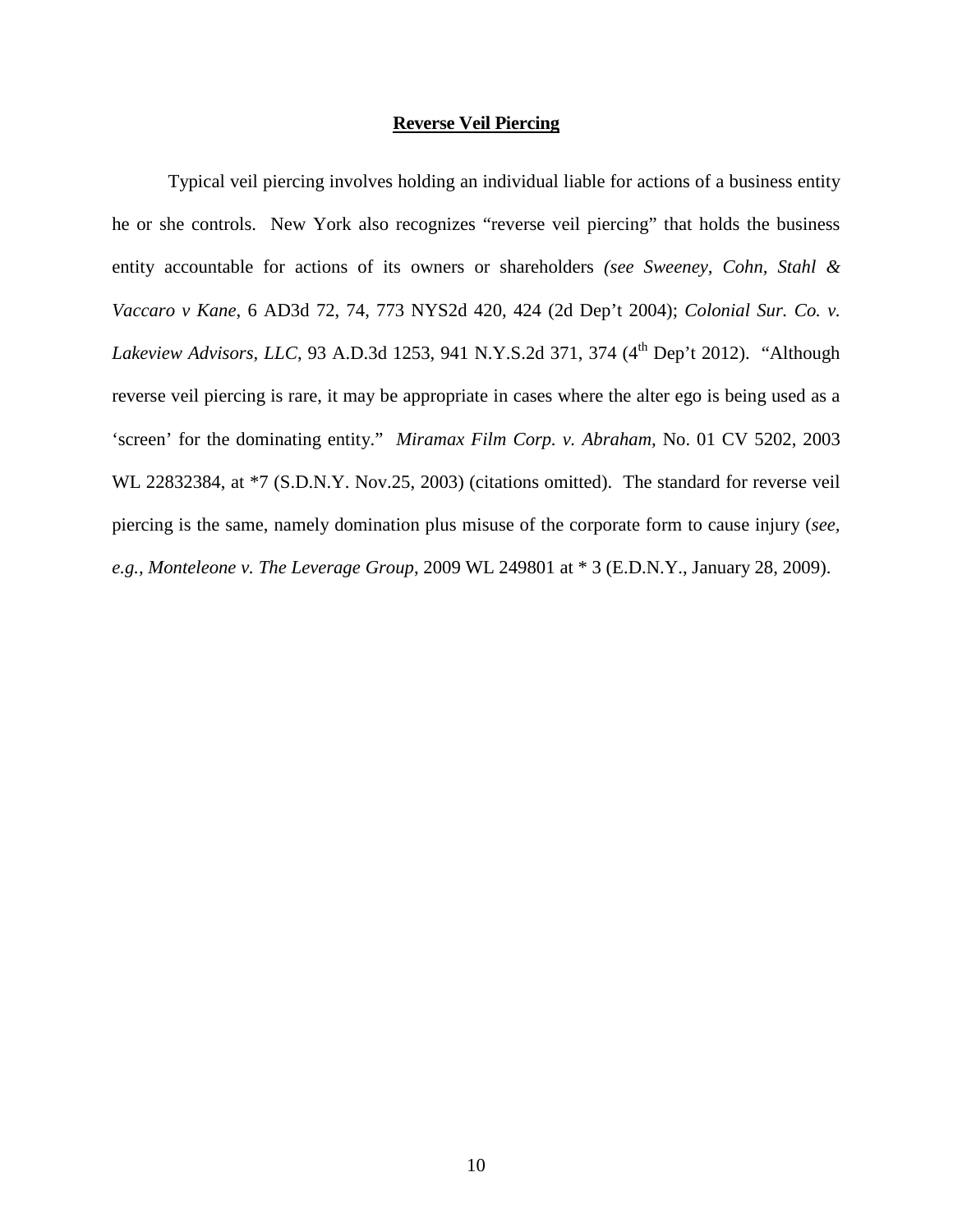#### **II. Breach of Fiduciary Duty**

#### **(Majority Shareholder to Minority Shareholder)**

The plaintiff, a minority shareholder in TR Corp. claims that the defendants, majority shareholders in TR Corp., have breached their fiduciary duty to him as a minority shareholder. As majority shareholders of a close corporation like TR Corp., the majority shareholders owe a fiduciary duty to the minority shareholders. Specifically, such fiduciary duties include the duty not to cause the corporation to effect a transaction that would benefit majority shareholders, at the expense of the minority shareholders. *Richbell Info. Servs., Inc v. Jupiter Partners, L.P.*, 309 A.D. 2d 288, 300 (1st dep't. 2003); C*ottone v. Selective Services, Inc.*, 68 A.D. 3d 1038, 1039 (2d Dep't. 2009).

If you find that the defendant majority shareholders, breached their obligation to the minority shareholders of TR Corp. by [describe act, i.e. Diluting shares], and were not acting in the best interests of, or contrary to, the interests of the plaintiff minority shareholders, then you will find in favor of the plaintiff.

If however, you find that the action taken by the defendant majority shareholders was not taken at the expense of or contrary to the best interests of the minority shareholders, but was taken as a result of the exercise of sound business judgment, then you will find in favor of the defendants.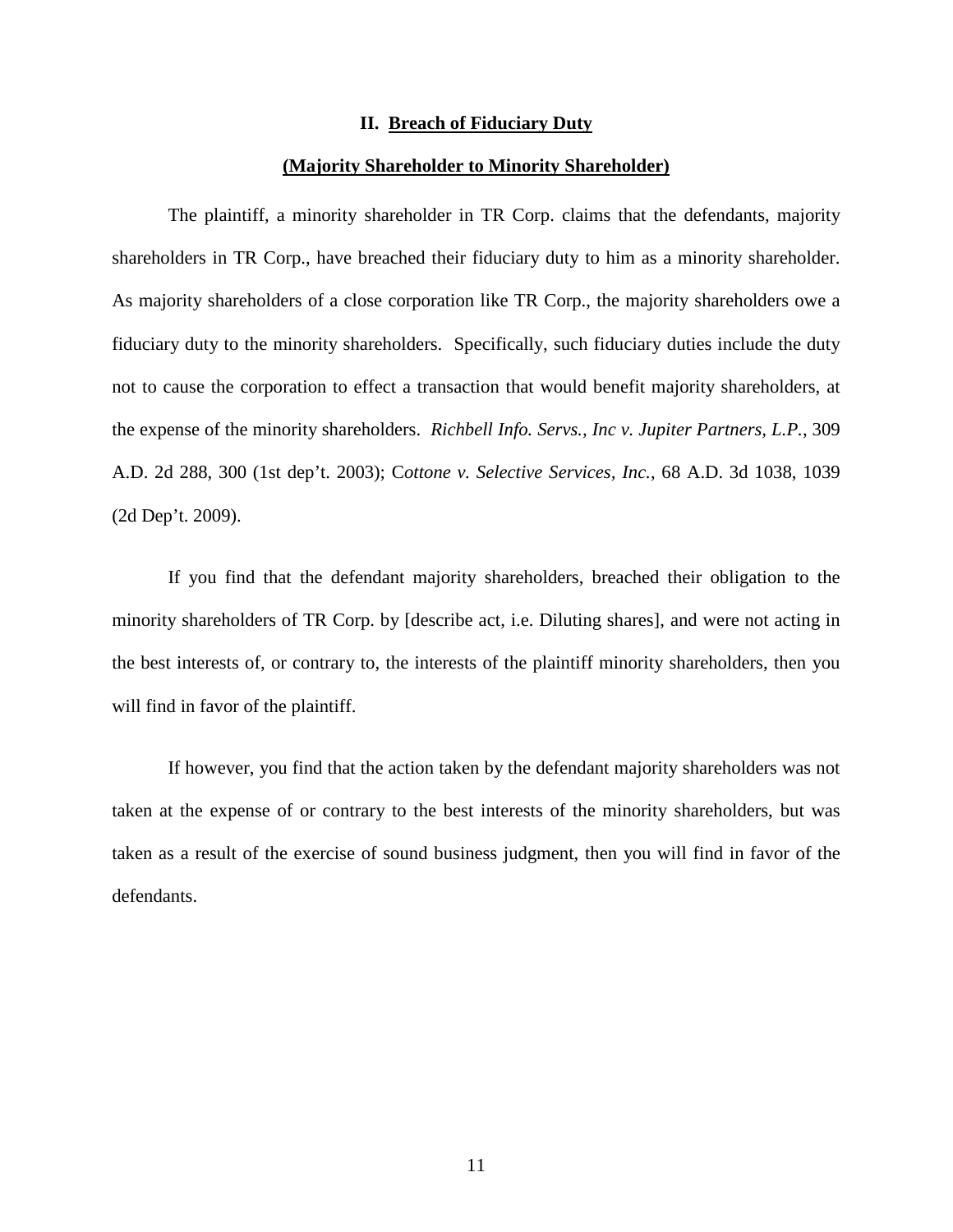#### **Family Member, Friend, Relationship of Trust**

Plaintiff claims that the defendant violated what is called a "fiduciary duty" or obligation that the defendant owed plaintiff. Such obligation is based on a relationship of trust, and, as a result, the confidence one person places in another. A fiduciary duty exists, where influence has been acquired and relied upon. A fiduciary relationship exists between two persons when one of them is under a duty to act for or to give advice for the benefit of another upon matters within the scope of the relationship. When a person has a fiduciary duty to act on behalf of another, he must act in good faith to carry out the intention of the other.

Where such a relationship exists and influence has been acquired and abused, or where one places trust or confidence in another, and that trust or confidence has been betrayed, there is a breach of that duty. *JP Morgan Chase Bank, N.A. v. IDW Group, LLC*, No. 08 Civ 9116, 2009 WL 321222 at \*8 (S.D.N.Y. February 9, 2009); *Giblin v. Murphy*, 97 A.D. 2d 668, 670, 469, N.Y.S. 2d 211, 215 (3rd Dep't. 1983); *Braddock v. Braddock,* 60 A.D. 3rd 84, 88, 871 N.Y.S. 2d 68, 72 (1st Dep't. 2009); *Mandelblatt v. Devon Stones*, 132 A.D. 2d 162, 168 (1st Dep't 1987); *Dolan v. Cummins*, 114 A.D. 787, 789 (2nd Dep't 1907), *affd*, 193 NY 638 (1908). *Venizelos v. Oceania Maritime Agency, Inc.,* 268 A.D. 2d 291, 702 NYS 2d 17, 18 (1st Dep't 2000).

A fiduciary duty can exist between or among family members. Plaintiff [defendant father, mother, sister, cousin, friend] claims that he trusted defendant [plaintiff's son, daughter, brother, friend] because [state facts-- defendant had superior knowledge of ...; possessed influence over plaintiff because...; plaintiff relied upon defendant because...], that he reasonably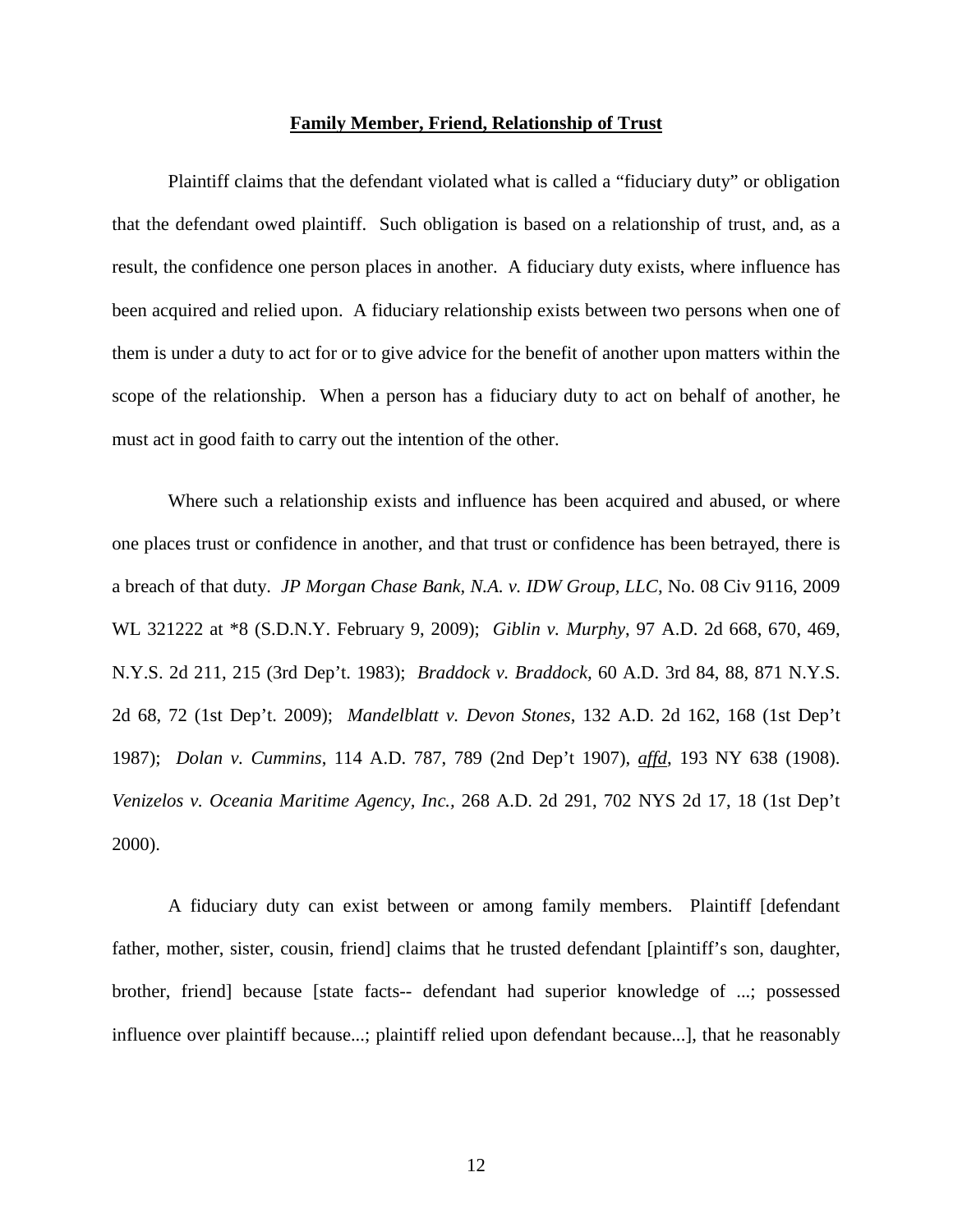relied upon defendant to [insert facts] and that defendant breached his fiduciary duty to him by [state facts]. Plaintiff claims that as a result of this breach, he suffered damages.

Defendant, on the other hand, denies that a relationship of trust existed between him and plaintiff. He contends that plaintiff could not have reasonably relied upon him because [he did not possess superior knowledge in regard to...; plaintiff should have known......], or that he breached any duty he owed plaintiff by [put in facts].

I charge you that if you find, by a fair preponderance of the credible evidence, (1) that a relationship of confidence and trust existed between plaintiff and defendant, (2) that plaintiff reasonably relied upon defendant and (3) that defendant failed to act for the benefit of plaintiff within the scope of the relationship of trust, you will find for plaintiff. If you do not so find, you will find for defendant.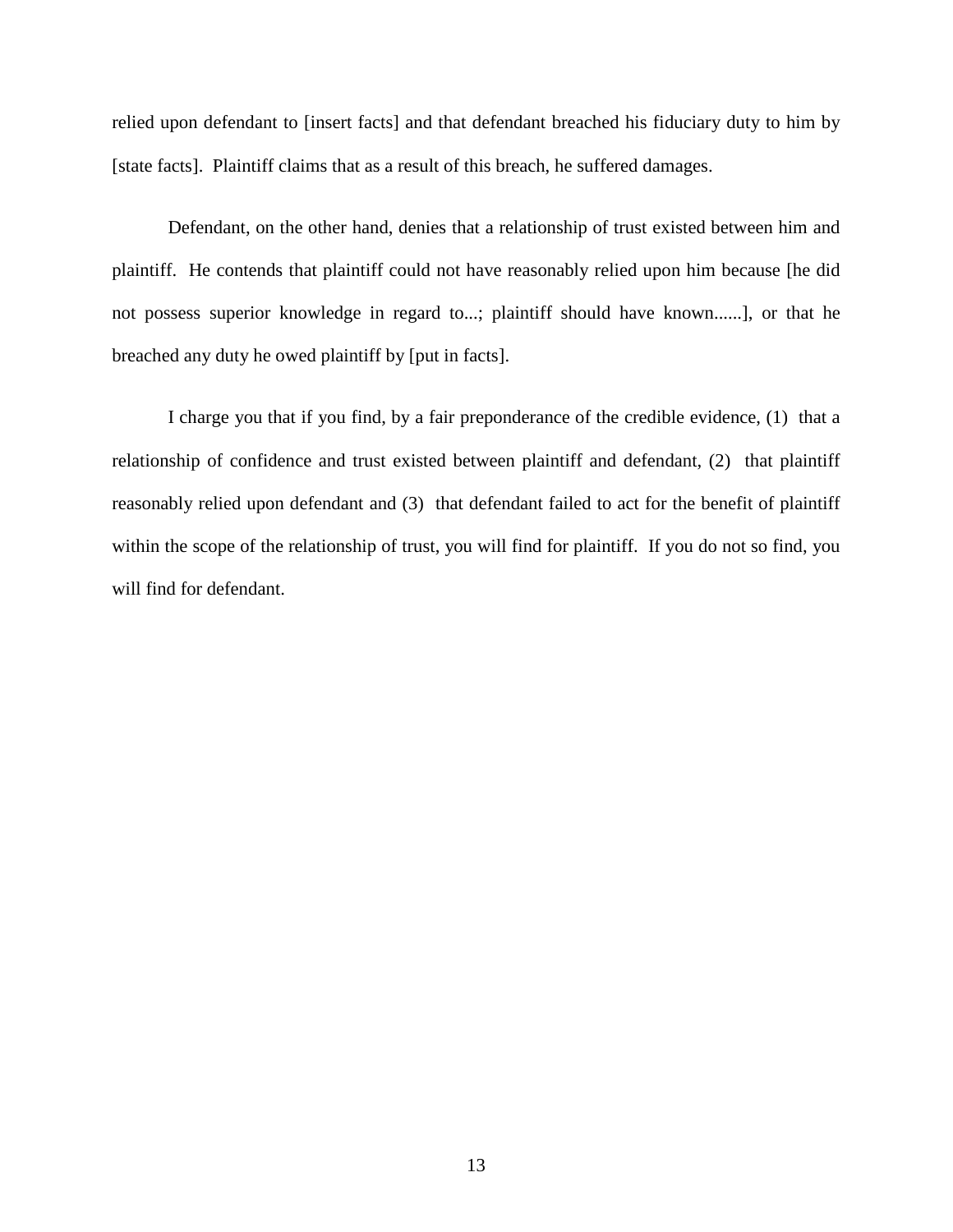# **SAMPLE VERDICT SHEET**

1) Did a fiduciary relationship exist between plaintiff and [a father, mother, sister, cousin, friend]?

\_\_\_\_ \_\_\_\_

Yes No If the answer is "no," stop and return to the courtroom. If the answer is "yes," go on to question 2. 2) Did the defendant breach his/her fiduciary duty to the plaintiff? \_\_\_\_ \_\_\_\_ Yes No If the answer to question 2 is "no" stop and report to the court. If the answer is "yes," go on to question 3.

3) What is the amount of damage, if any, due to the plaintiff?  $\frac{1}{2}$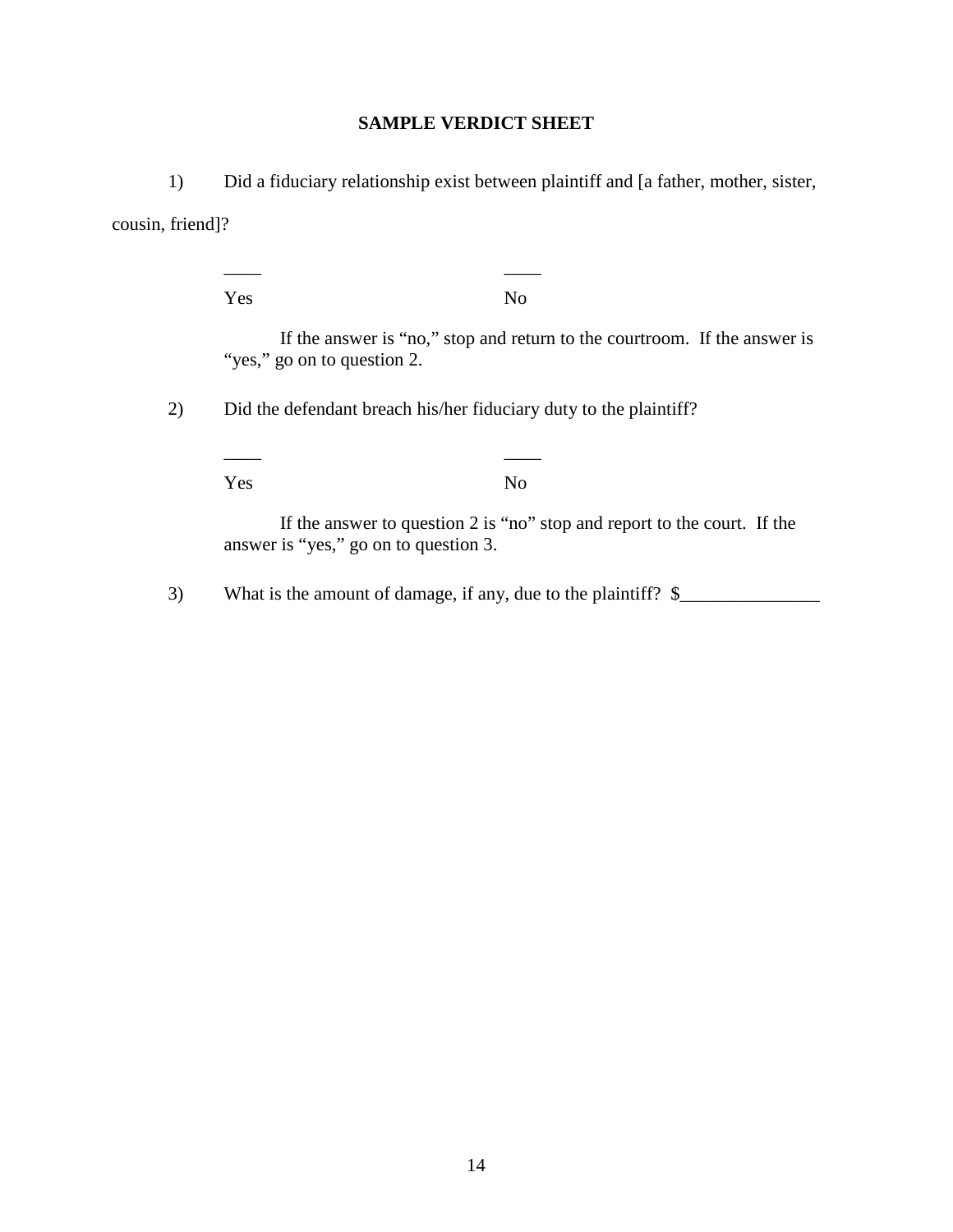#### **Aiding and Abetting a Breach of Fiduciary Duty**

In addition to the breach of fiduciary duty which I have described to you, a person or persons can be found to have aided and abetted an individual or an entity in breaching a fiduciary duty or obligation owed to another.

In order to be found responsible for aiding and abetting a breach of fiduciary duty, the plaintiff must show, by a preponderance of the evidence, that the defendant provided substantial assistance in effecting the breach, together with resulting damages.

The plaintiff [once a majority shareholder in TR Corp] claims that Mr. X owed him a fiduciary duty and that the defendant [present majority shareholder in TR Corp] aided and abetted [Mr. X] in breaching his fiduciary duty to the plaintiff by [describe act, i.e. Purchasing plaintiff's shares in TR Corp without plaintiff's consent with knowledge that Mr. X had no authority to sell plaintiff's shares]. Plaintiff alleges that this act [i.e. Sale of his shares in TR Corp to defendant] was to his detriment. The defendant denies that he aided and abetted Mr. X's breach of fiduciary duty [and that he was an innocent purchaser of the plaintiff's shares].

If you find that the defendant acted purposely to aid and abet or substantially assisted Mr. X, in the act which plaintiff claims caused him harm [purchasing the plaintiff's shares which Mr. X sold without plaintiff's consent], or that the defendant acted as a co-agent to induce, enable, or substantially assist Mr. X in breaching Mr. X's fiduciary duty to the plaintiff, and that the plaintiff suffered damages as a result of such aiding and abetting, then you will find in favor of the plaintiff.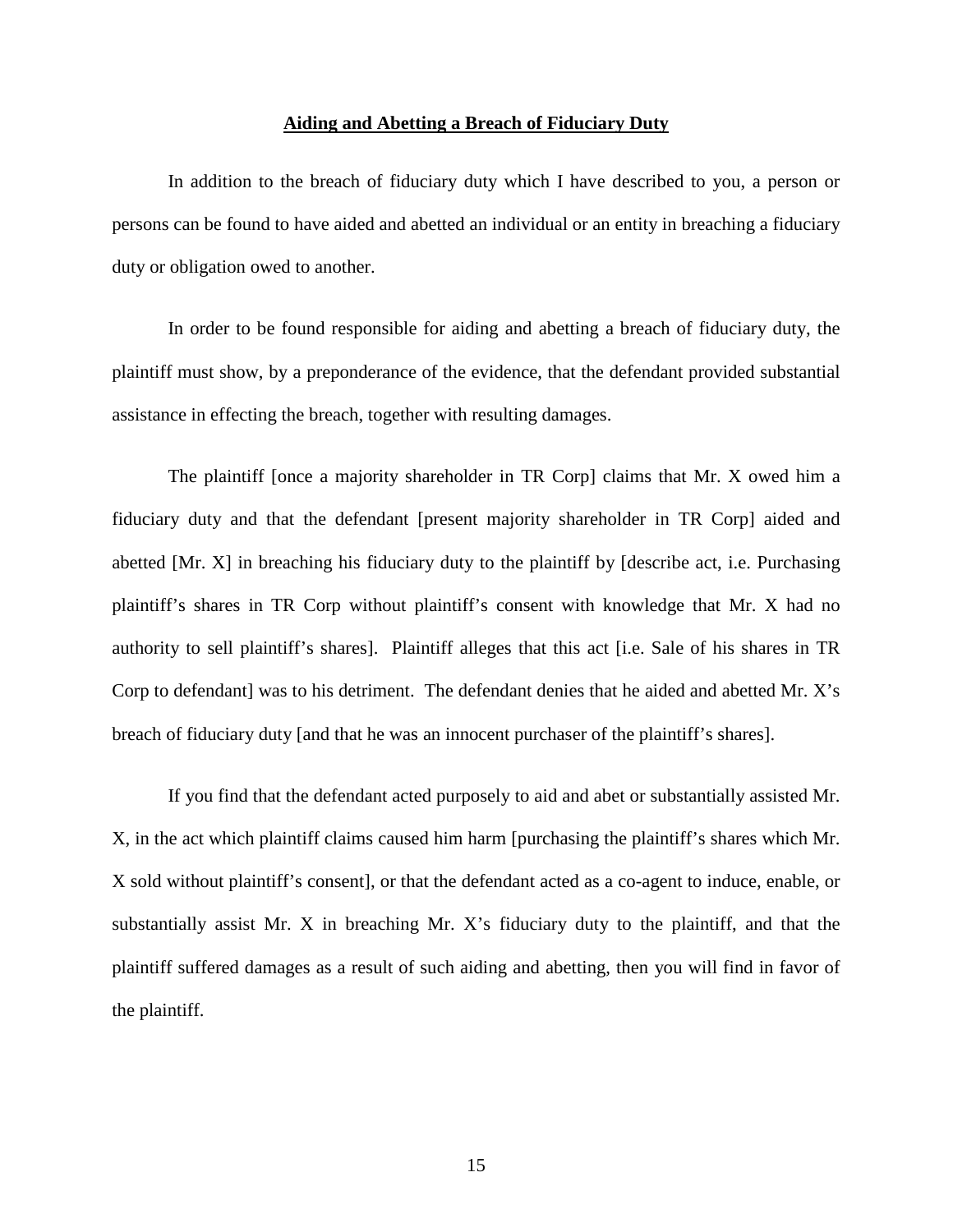If however you find that the defendant did not substantially assist in or effect Mr. X's breach of fiduciary duty as plaintiff alleges, then you will find in favor of the defendant. *Monaghan v. Ford Motor Co.*, 71 A.D. 3d 848, 850 (2d Dep't. 2010).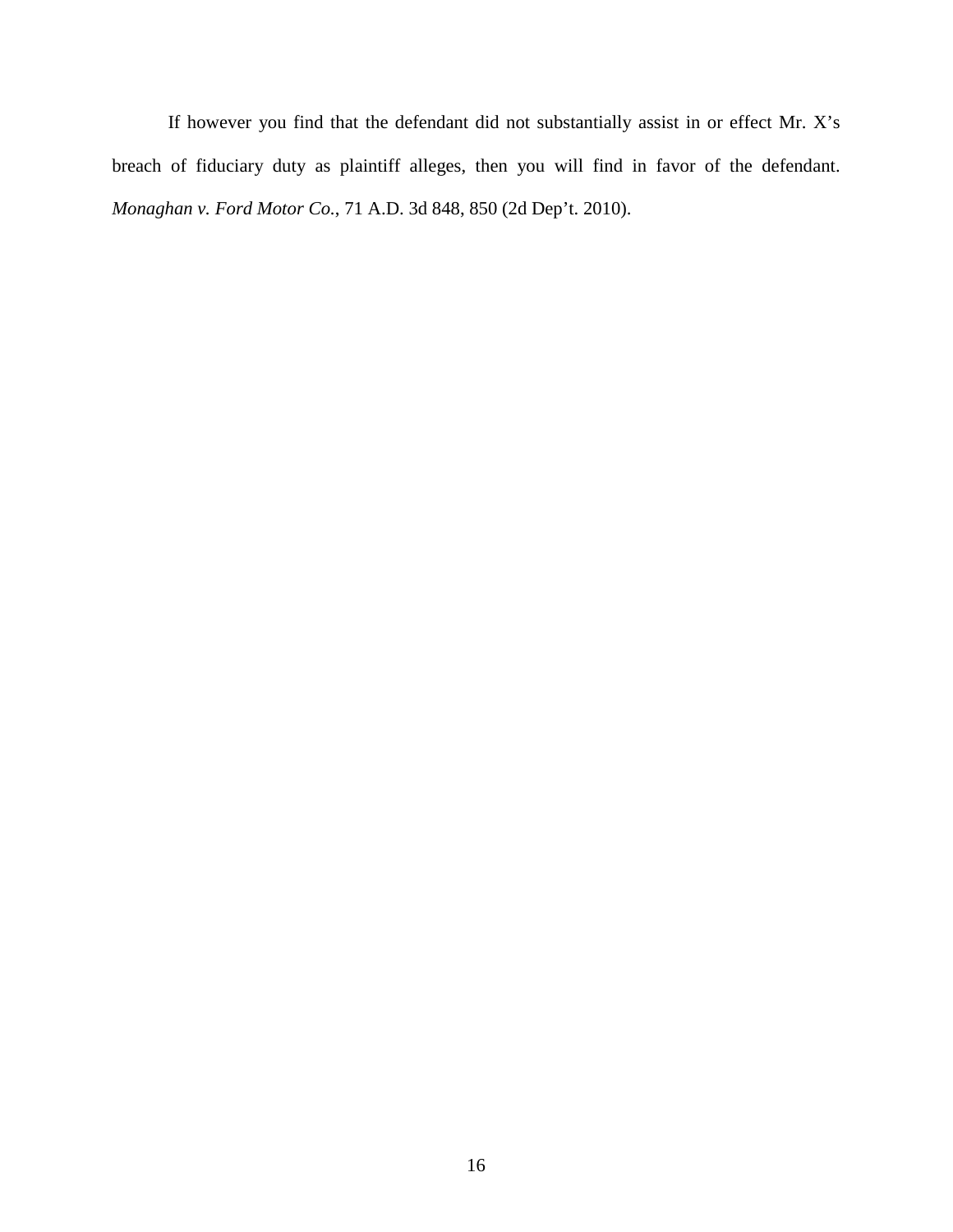# **SAMPLE VERDICT SHEET**

1) Did Mr. X breach a fiduciary duty to plaintiff?

\_\_\_\_ \_\_\_\_ Yes No If you answered "no" stop and report to the court. If you answered "yes" go on to question 2. 2) Did the defendant aid and abet Mr. X in breaching his fiduciary duty to the plaintiff? \_\_\_\_ \_\_\_\_ Yes No If you answered "no" stop and report to the court. If you answered "yes" go on to question 3. 3) What is the amount of damages, if any, owed by the defendant to the plaintiff?  $\frac{1}{2}$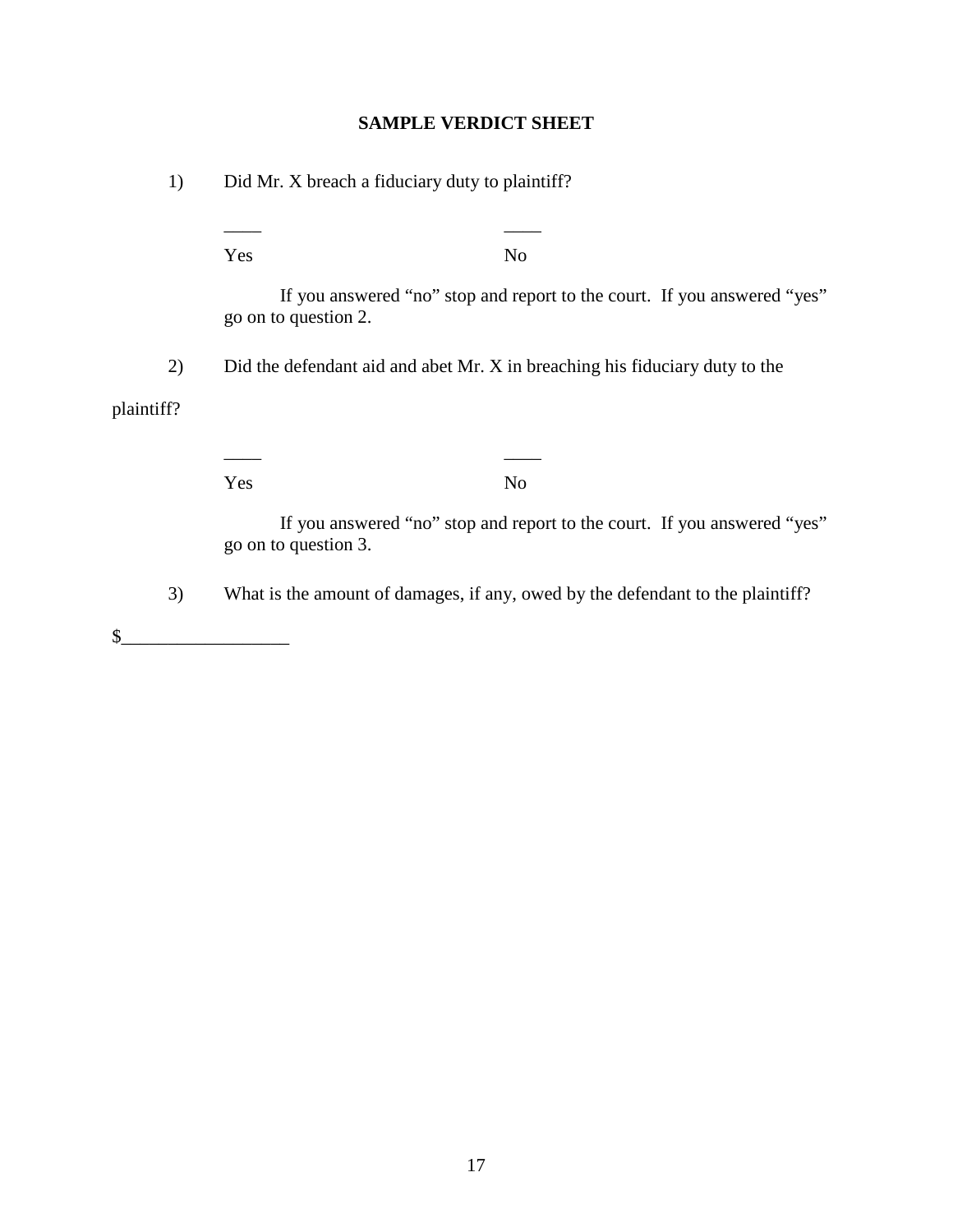## **The Following Commentary Concerns Fraudulent Inducement of Breach of a Contractual Warranty and Could Supplement the Commentary of PJI4:10 at Page 824.**

The rule had long been that a fraudulent inducement claim for breach of a contractual warranty would be dismissed as duplicative of the breach of warranty claim, unless the plaintiff alleged a misrepresentation made outside the contract. The rule protected the parties bargainedfor and negotiated contract term: recovery of contractual damages for breach of a warranty. Recent decisions have conflated the concepts of reasonable reliance in claims for fraudulent inducement and reliance on contractual warranties. The result is that in virtually every contract dispute for breach of warranty, the plaintiff also pleads fraud in the inducement and both causes of action survive a motion to dismiss.

A long line of cases have held that to sustain a claim for fraudulently inducing a party to contract, the plaintiff must allege a representation that is collateral to the contract, not simply a breach of a contractual warranty and damages not recoverable in an action for breach of contract. *RGH Liquidating Trust v Deloitte & Touche LLP*, 47 AD3d 516 (1st Dept 2008), app den 11 NY3d 804 (2008)(fraudulent inducement duplicative because it alleged no misrepresentations collateral or extraneous to agreements); *Hawthorne Group, LLC v RRE Ventures*, 7 AD3d 320, 323 (1st Dept 2004) (alleged misrepresentation should be one of then-present fact, extraneous to contract and involve duty separate from or in addition to that imposed by contract); *Varo v Alvis PLC*, 261 AD2d 262 (1st Dept 1999)(duplicative because misrepresentations not collateral to contract); *JE Morgan Knitting Mills, Inc. v Reeves Bros., Inc.*, 243 AD2d 422 (1st Dept 1997)(fraudulent inducement duplicative because based on same facts as contract claim, not collateral to contract and all damages recoverable for breach of contract); *Krantz v Chateau Stores of Can., Ltd.*, 256 AD2d 186 (1st Dept 1998)(fraud claim dismissed as duplicative of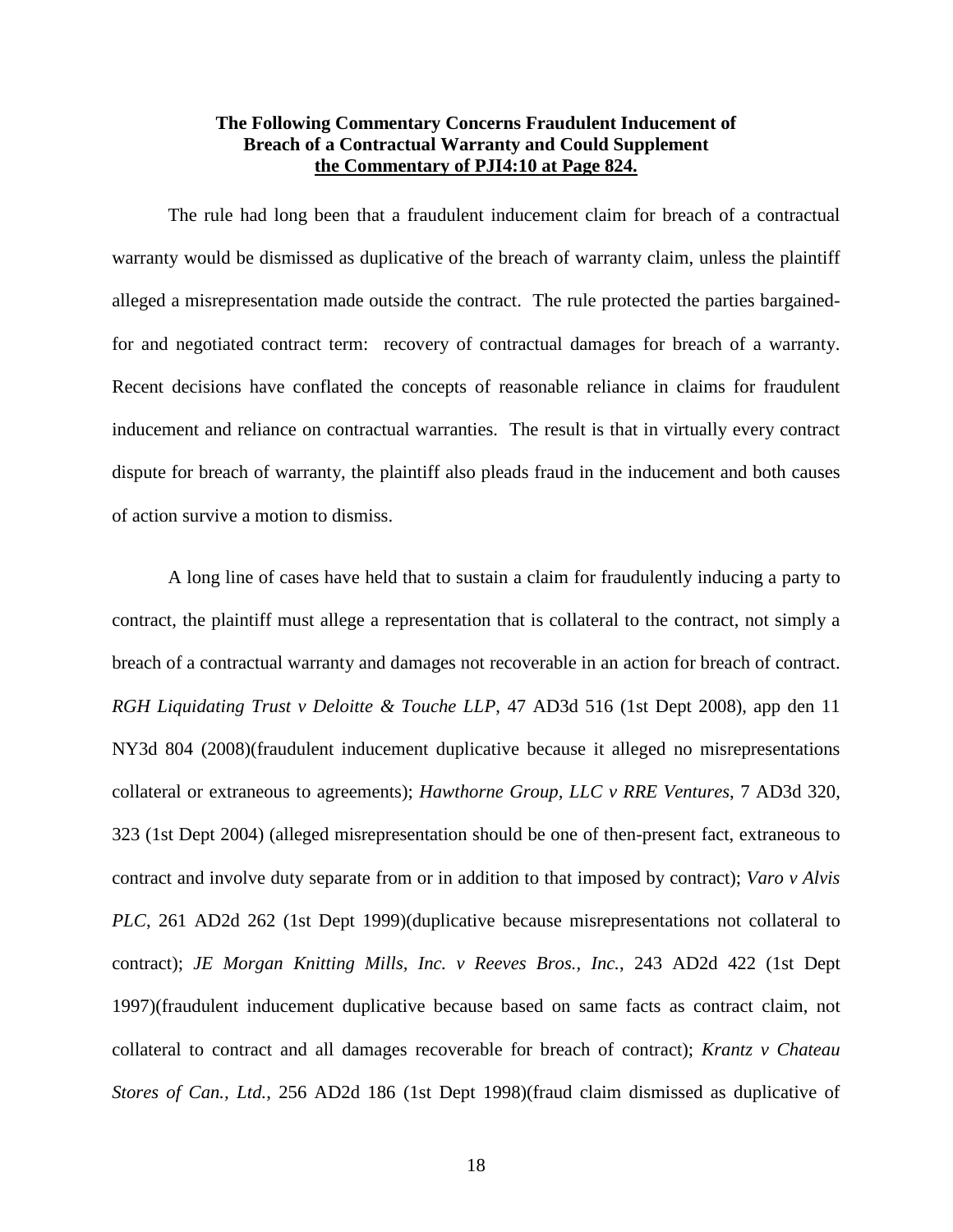breach of contract claim); *Mastropieri v Solmer Constr. Co*., 159 AD2d 698, 700 (2d Dept 1990) (well-settled that cause of action to recover damages for fraud will not lie when only fraud charged related to breach of contract): *Trusthouse Forte Mgmt., Inc. v Garden City Hotel, Inc.*, 106 AD2d 271, 272 (1st Dept 1984)(well-settled that cause of action for fraud seeking punitive damages will not lie when only fraud charged related to breach of contract); cf. *GoSmile, Inc. v Levine*, 2010 NY Slip Op 9408; 915 NYS2d 521; 2010 NY App. Div LEXIS 9485 (1st Dept 2010)(nor)(fraud claim sustained because "many 'additional' facts" in addition to warranty misrepresented); *RAG Am. Coal Co. v Cyprus Amax Minerals Co.*, 299 AD2d 259 (1st Dept 2002)(fraud claim sustained because it relied on representations not contained in contractual warranty).

However, in *DDJ Management, LLC v Rhone Group*, LLC, 15 NY3d 147, 154 (2010), the Court of Appeals extended the notion of justifiable reliance in tort to breaches of contractual warranties. In *DDJ*, the plaintiff alleged that it relied on a contractual warranty as to the accuracy of financial statements. The Court of Appeals held that:

where a plaintiff has gone to the trouble to insist on a written representation [the contractual warranty] that certain facts are true, it will often be justified in accepting that representation [or warranty] rather than making its own inquiry. [emphasis supplied]

*Id.* Where such are the facts, whether a party was "justified in relying on the warranties [it] received is a question to be resolved by the trier of fact." *Id.* at 156. Very possibly, the Court reached this conclusion because there was no breach of contract claim in *DDJ*, as is made clear from the Supreme Court decision. *DDJ Management, LLC v Rhone Group*, *LLC*, 19 Misc3d 1124A (Sup Ct NY Co 2008).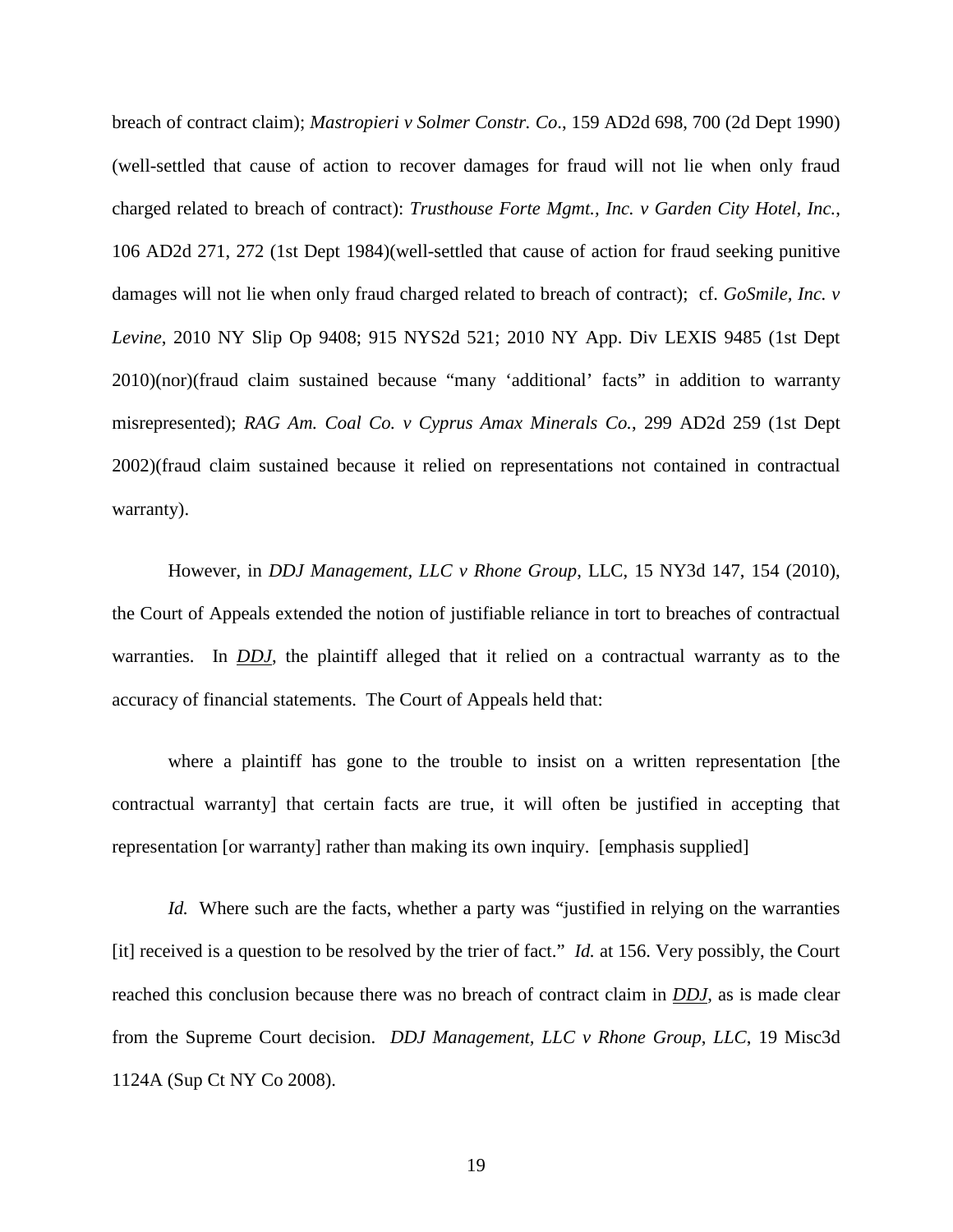As the New York Court of Appeals explained in *CBS Inc v Ziff-Davis Publishing Co.*, the analysis of reliance in a tort action based on fraud or misrepresentation [tort reliance] differs from the analysis of reliance in actions for breach of express warranties [warranty reliance]. *CBS Inc v Ziff-Davis Publishing Co.*, 75 NY2d 496, 502-506 (1990). The Court of Appeals in *Ziff-Davis* adopted the reasoning of the Southern District of New York in *Ainger*, which clarifies that for the purposes of tort reliance the plaintiff must have:

believed [the representation] to be true. If it appears that he knew the facts, or believed the statement to be false, or that he was in fact so skeptical as to its truth that he reposed no confidence in it, it cannot be regarded as a substantial cause of his conduct. [emphasis supplied]

*Ziff-Davis*, 75 NY2d at 503 ("We believe that the analysis of the reliance requirement in actions for breach of express warranties adopted in *Ainger* v Michigan Gen. Corp. (supra) and urged by CBS here is correct."), following *Ainger v Michigan General Corp.*, 476 FSupp 1209, 1224 (SDNY 1979), citing W. Prosser, Handbook on the Law of Torts, §108, at 714-15 (4th ed. 1971).

By contrast, in warranty reliance, "the critical question is not whether the [plaintiff] believed in the truth of the warranted information . . . but whether it believed it was purchasing the [defendant's] promise as to its truth." [citations omitted] [emphasis supplied] Ziff-Davis Publishing Co., 75 NY2d at 503; *see also Merrill Lynch & Co. Inc. v Allegheny Energy, Inc*., 500 F3d 171, 186 (2d Cir 2007) (applying New York law) ("In contrast to the reliance required to make out a claim for fraud, the general rule is that a buyer may enforce an express warranty even if it had reason to know that the warranted facts are untrue. . . . [as long as] it believed that it was purchasing seller's promise regarding the truth of the warranted facts."). The distinction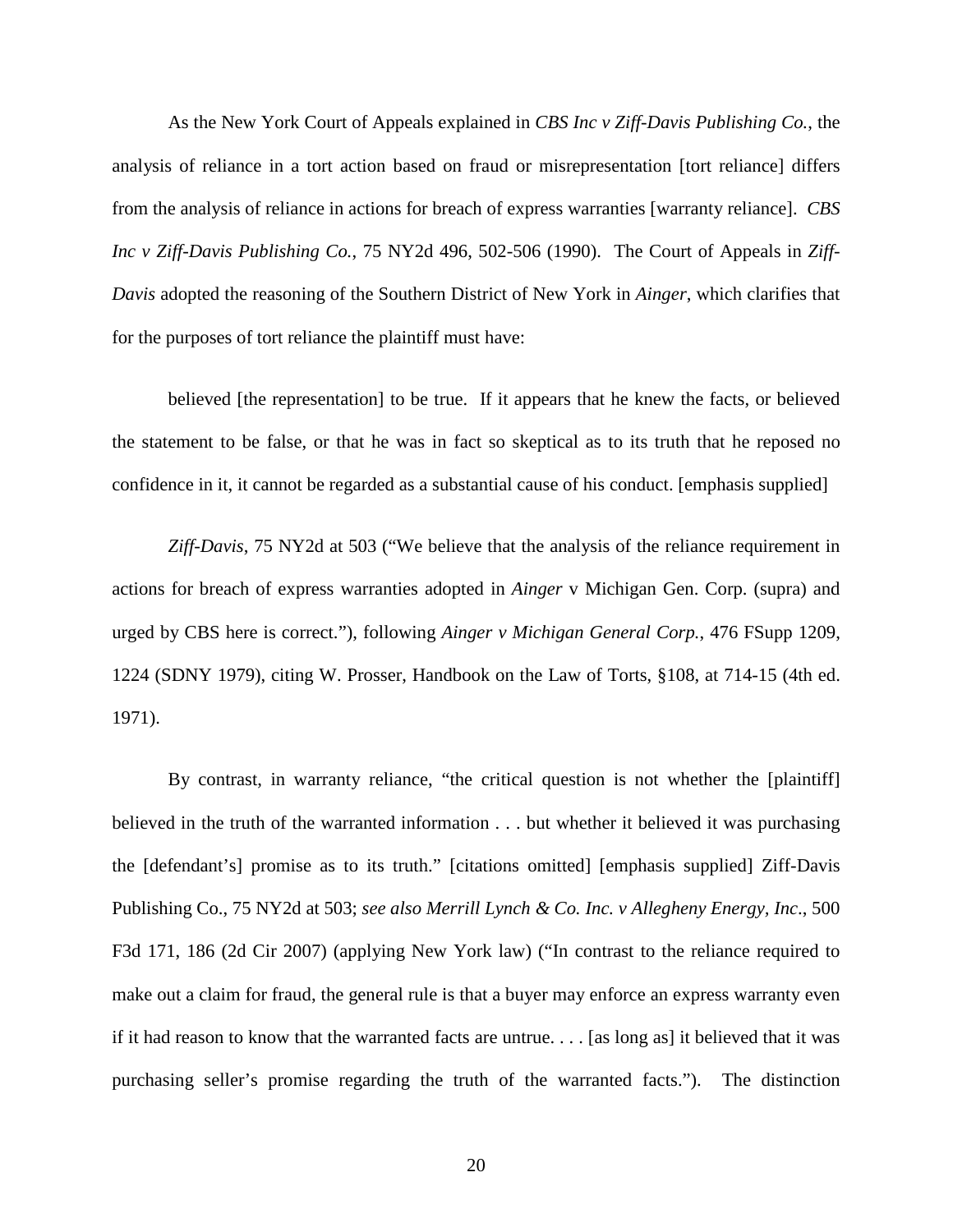between tort and warranty reliance is grounded on the definition of a warranty, which is "a promise to indemnify the promisee for any loss if the fact warranted proves untrue, for obviously the promisor cannot control what is already in the past." *Metropolitan Coal Co. v Howard*, 155 F2d 780, 784 (2d Cir 1956) (Hand, J.).

There are good policy reasons for the original rule that fraudulent inducement duplicates breach of warranty, unless it involves representations outside the contract. Permitting fraudulent inducement claims to go forward for breach of contractual warranty breeds uncertainty in contracting. In a fraud case, instead of recovering damages for breach of the warranty, the plaintiff has the potential remedies of rescission or rescissory damages, which undoes the contract. Fraudulent inducement claims also raise the cost and complexity of garden variety breach of contract actions. Whether or not reliance was justifiable under the circumstances is a complex factual issue that significantly widens the scope of discovery and trial. On the other hand, damages for breach of warranty are clearly contemplated by the parties and promote the reasonable expectations of the contracting parties. The litigation is simpler and less costly. The plaintiff still has a remedy.

## **Present Intention Not to Perform**

There have been many conflicting New York decisions on whether a fraud claim can be based on a contractual promise made with present intention not to perform the contract. As noted in one federal decision:

There have been a number of conflicting rulings as to whether, under New York law, an allegation that a contracting party never intended to perform its obligations sets forth a cognizable claim in fraud. In the recent case of *New York University v. Continental Insurance Co.*, No. 302, 1995 N.Y. LEXIS 4752, 1995 WL 761955 (N.Y., December 27, 1995), the New York Court of Appeals stated that "general allegations that [a] defendant entered into a contract while lacking